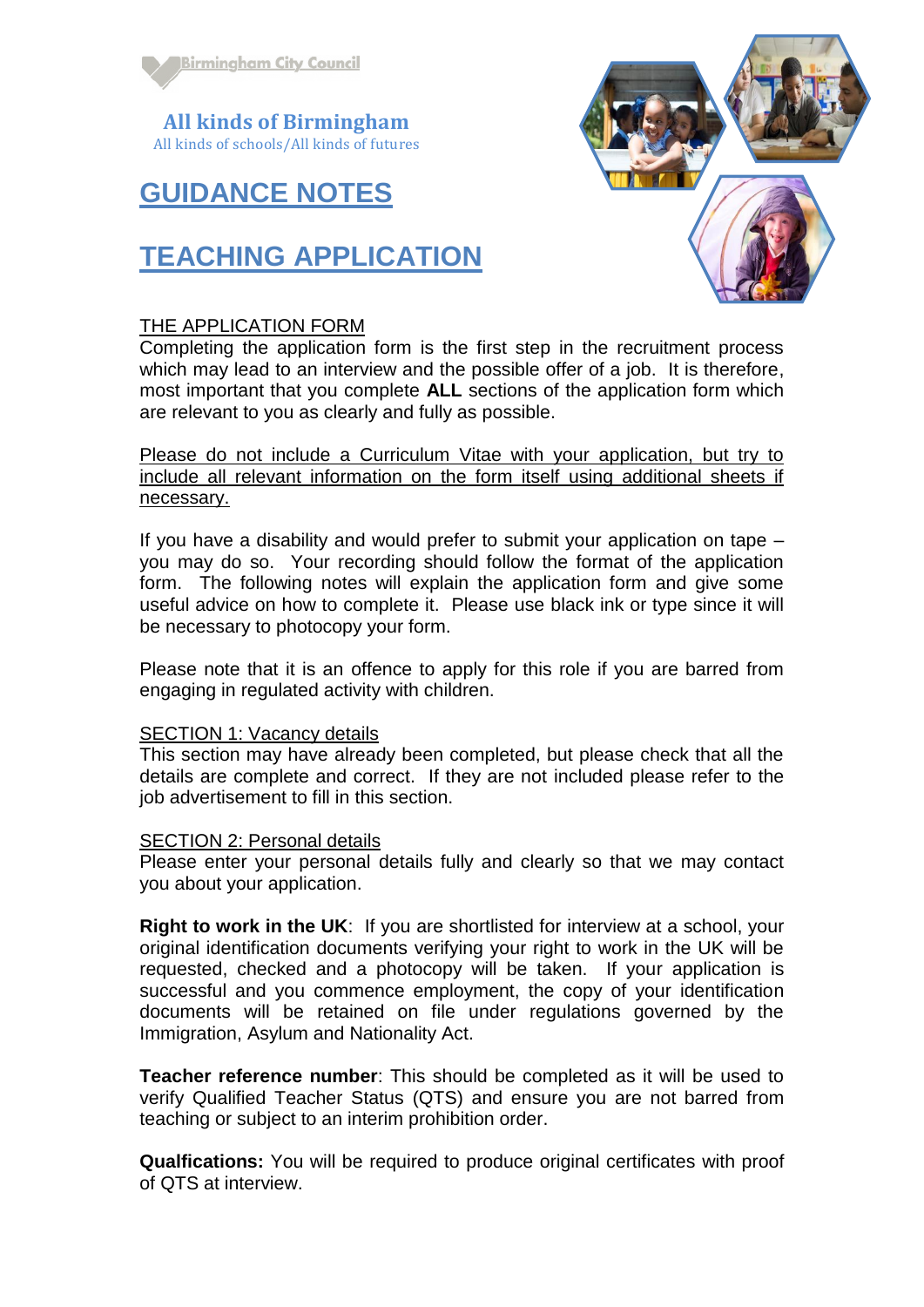

**National Insurance number:** If you do not currently have a National Insurance number, please leave this blank.

If you are related to a Birmingham Councillor, Birmingham School Governor or an employee of the City Council we ask you to tell us so that we can make sure all applications are treated fairly. Canvassing any Councillor, Governor or employee of the City Council (i.e. seeking to gain an unfair advantage through personal contacts) will disqualify your application.

### SECTION 3: Retirement / Dismissal

You should refer to the Teachers' Pensions website to find out about returning to work after receiving pension benefits. Please go to [www.teacherspensions.co.uk.](http://www.teacherspensions.co.uk/) This will guide you in relation to any action you need to take following a new period of teaching employment. You should also advise your former employer of your re-employment if you are in receipt of compensation following premature retirement. You will also re-enter the pension scheme unless you choose to opt out of scheme membership. Opt out election is available from the Teachers' Pensions website.

#### SECTION 4: Statutory Induction

If you are an Early Careers Teacher (ECT) and you have served a period of induction you need to confirm where the inductions was served and when. If you have not completed the full period of induction you are asked to provide copies of your induction report/s for the period of induction served and these should be included with your application.

#### SECTION 5 & 6: Education/qualifications

Please enter details starting with the most recent. We are interested in **ANY** form of education you have followed, including any courses which did not lead to an examination or qualification. We will take full note of any education or qualifications gained overseas or as part of an employment training scheme. Successful candidates will be required to provide proof of qualifications.

#### SECTIONS 7: Previous career and other

**It is ESSENTIAL that you give full details in chronological order, starting with the most recent, of all employment and other experience since leaving secondary education. This should include any breaks or unpaid activities such as voluntary work, child rearing, travel abroad, etc. Please ensure there are no gaps in your completed service history before returning your form as this could result in your form being rejected.**

We require information on all past or present employment. If you have recently left university, college, or a training programme and have not yet had a full-time or permanent job, please give details of any other employment that you may have had such as work experience, part-time, holiday work or voluntary work. Please include your current job title and where applicable school and Local Authority. If you have passed through threshold and you are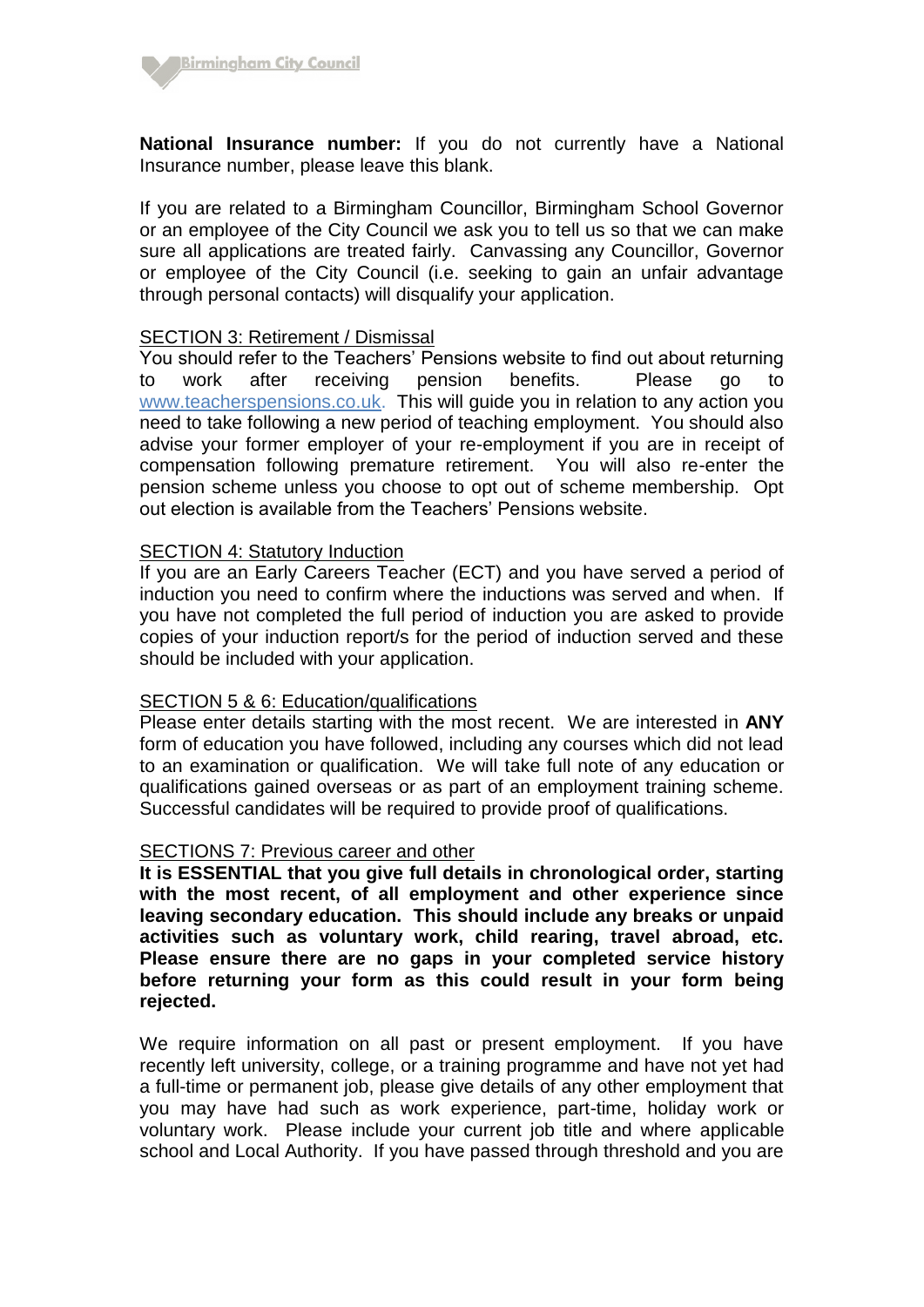

successful in your application you will be required to produce a copy of your letter of confirmation to Schools HR Services.

#### SECTION 8: Training

Starting with most recent first, please include any training gained through work or other activities, which you feel is relevant to the job for which you are applying.

#### **SECTION 9: Written references**

**Please give the name, email and addresses of two referees. If you have been or are employed, the first referee should be your current or most recent employer. If this employment has been within a school, this will be your head teacher. If you do not name your current/most recent head teacher as a referee please expect to be questioned about the reason for this prior to interview.**

If you are not currently working with children, but have done so previously, one of your referees should be from your most recent employer, where you were employed to work with children.

**Head Teacher Positions:** Head teacher applicants from maintained schools should provide the name of a senior officer designated to respond on behalf of the maintaining authority of their current or most recent school. Head teacher applicants from academies or other independent schools should provide the name of an appropriate person responding on behalf of the Academy Trust or other employer. The second referee would normally be the Chair of Governors at that school.

**Early Career Teachers:** ECTs should name a tutor as their first referee and an appropriate representative at the school where they undertook their final or most recent teaching practice as their second referee.

Please be aware that if you are currently or have previously worked with children, on either a paid or voluntary basis, the employer will be asked if there are any disciplinary offences relating to children, including any in which the penalty is 'time expired'. They will also be asked if they have any child protection concerns and the outcome of any enquiries or disciplinary procedures.

If you have been unemployed for some time, you should instead, name somebody who knows you well and wherever possible someone able to comment on you in relation to the job for which you have applied. References will not be accepted from relatives or from people writing solely in the capacity of friends.

In line with 'Keeping children safe in education' procedures, written references will be required for all shortlisted candidates in order that any relevant issues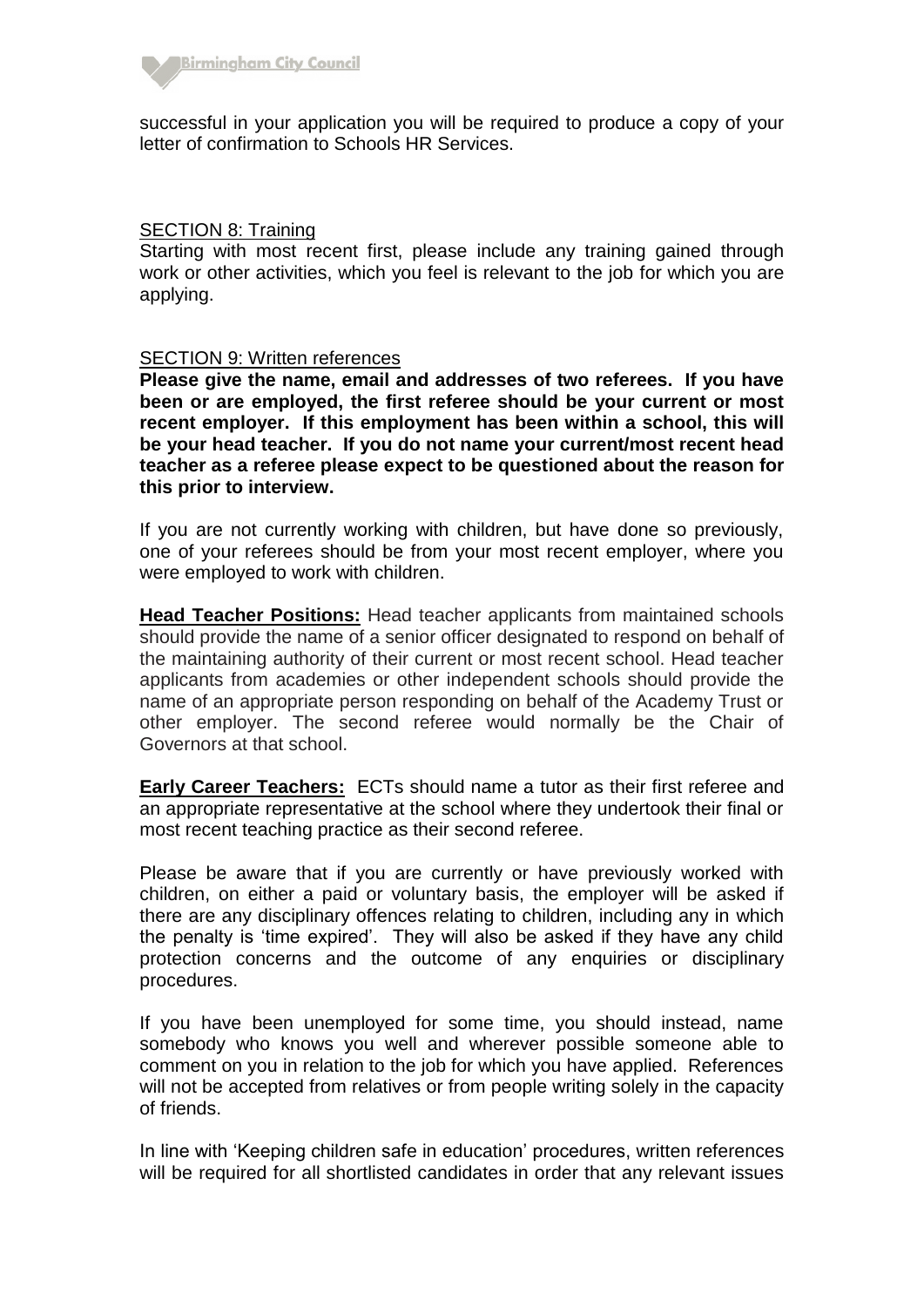

can be taken up at interview. Previous employers may also be approached to verify particular relevant experience or qualifications prior to interview.

#### SECTION 10: Arrangements for interview

If you have a disability, please complete this section so that suitable arrangements can be made if you are called for an interview and/or a work based exercise.

#### SECTION 11: Other relevant information in support of your application

Pick out those aspects of your experience or skills that are **RELEVANT** to this post. Explain how your experience, abilities, skills and knowledge match those required for the vacancy as set out in the person specification (where provided). Remember to consider experience in previous employment and relevant experience from voluntary/leisure/college activities. Other information should include relevant information particularly related the school e.g. the curriculum on offer, ethos of the school, etc. Give clear examples where you can in support of your application. Please provide no more than 3 sides of A4 in total.

#### SECTION 12: Consent, disclosure and confirmation

When completed, read through your application form carefully, checking for errors and omissions. Ensure that you have signed and dated the relevant areas of your application form to confirm that your details are correct and complete. Providing false information is an offence and could result in the application being rejected, or summary dismissal if appointed, and possible referral to the police.

#### Rehabilitation of Offenders Act 1974 (exceptions) Order 1975

IMPORTANT NOTE FOR ALL PERSONS APPLYING FOR POSITIONS IN SCHOOLS AND COLLEGES, AND OTHERS WHO WILL WORK WITH YOUNG PERSONS UNDER AGE 18

Amendments to the Exceptions Order 1975 (2013 and 2020) provide that certain spent convictions and cautions are 'protected' and are not subject to disclosure to employers and cannot be taken into account. Guidance and criteria on the filtering of cautions and convictions can be found at the Disclosure and Barring Service Website – [www.gov.uk](https://www.gov.uk/government/publications/filtering-rules-for-criminal-record-check-certificates/new-filtering-rules-for-dbs-certificates-from-28-november-2020-onwards)

If you do have any convictions or cautions you must check the filtering rules to determine if you should declare them or if they are now 'protected' and no longer require disclosure.

If you are short-listed for this position you will be required to disclose this information on a self-declaration form.

Failure to disclose any previous convictions or cautions that are not protected could result in dismissal should it be subsequently discovered. Any